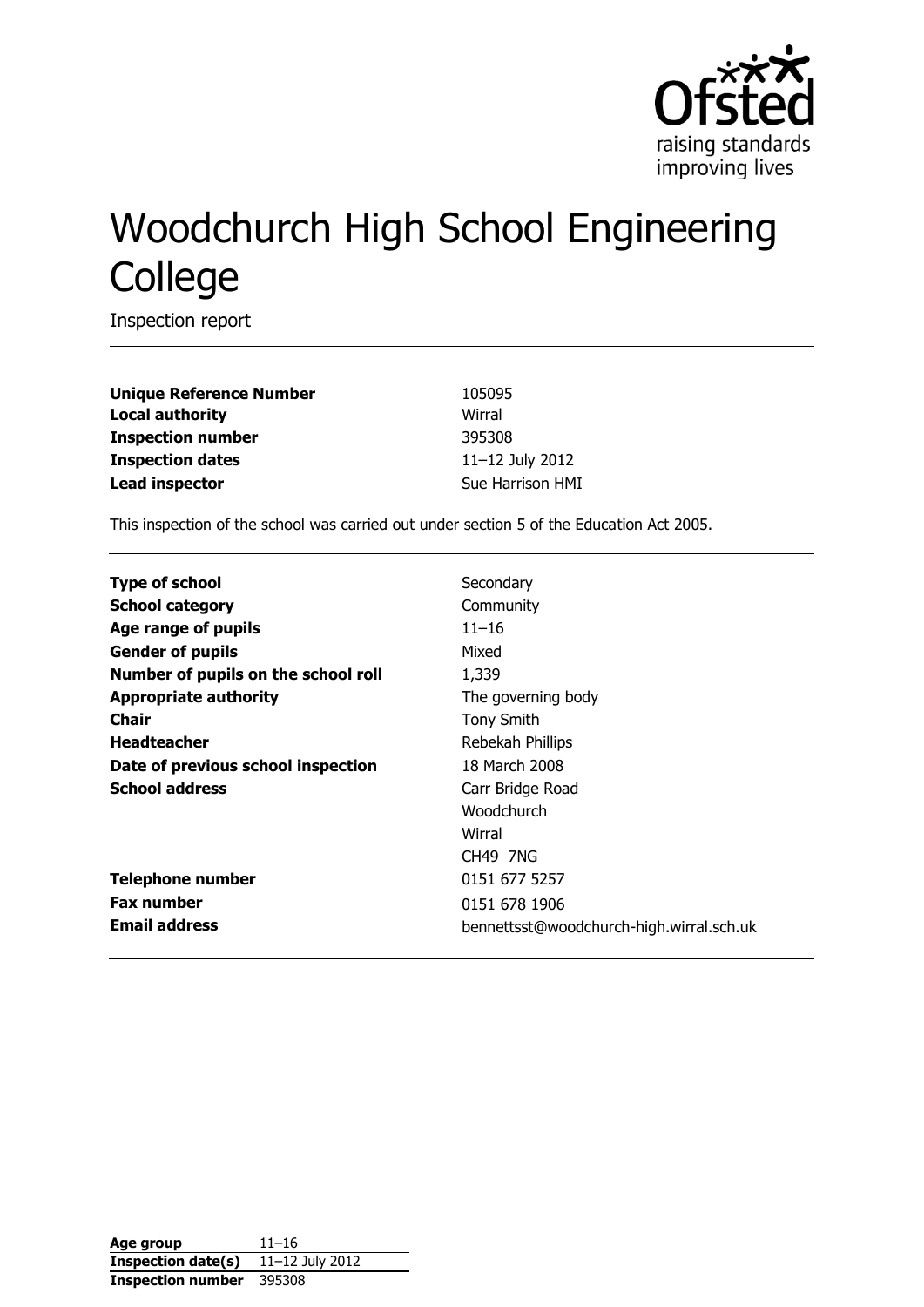

You can use Parent View to give Ofsted your opinion on your child's school. Ofsted will use the information parents and carers provide when deciding which schools to inspect and when.

You can also use Parent View to find out what other parents and carers think about schools in England. You can visit [www.parentview.ofsted.gov.uk,](../../../../../sharrison1/AppData/sharrison1/AppData/Local/Microsoft/Windows/Temporary%20Internet%20Files/Content.IE5/03WRQI06/www.parentview.ofsted.gov.uk) or look for the link on the main Ofsted website: [www.ofsted.gov.uk](../../../../../sharrison1/AppData/sharrison1/AppData/Local/Microsoft/Windows/Temporary%20Internet%20Files/Content.IE5/03WRQI06/www.ofsted.gov.uk)

The Office for Standards in Education, Children's Services and Skills (Ofsted) regulates and inspects to achieve excellence in the care of children and young people, and in education and skills for learners of all ages. It regulates and inspects childcare and children's social care, and inspects the Children and Family Court Advisory Support Service (Cafcass), schools, colleges, initial teacher training, work-based learning and skills training, adult and community learning, and education and training in prisons and other secure establishments. It assesses council children's services, and inspects services for looked after children, safeguarding and child protection.

Further copies of this report are obtainable from the school. Under the Education Act 2005, the school must provide a copy of this report free of charge to certain categories of people. A charge not exceeding the full cost of reproduction may be made for any other copies supplied.

If you would like a copy of this document in a different format, such as large print or Braille, please telephone 0300 123 4234, or email [enquiries@ofsted.gov.uk](mailto:enquiries@ofsted.gov.uk)

You may copy all or parts of this document for non-commercial purposes, as long as you give details of the source and date of publication and do not alter the information in any way.

To receive regular email alerts about new publications, including survey reports and school inspection reports, please visit our website and go to 'Subscribe'.

Piccadilly Gate Store Street Manchester M1 2WD

T: 0300 123 4234 Textphone: 0161 618 8524 [enquiries@ofsted.gov.uk](mailto:enquiries@ofsted.gov.uk) [www.ofsted.gov.uk](http://www.ofsted.gov.uk/)



© Crown copyright 2012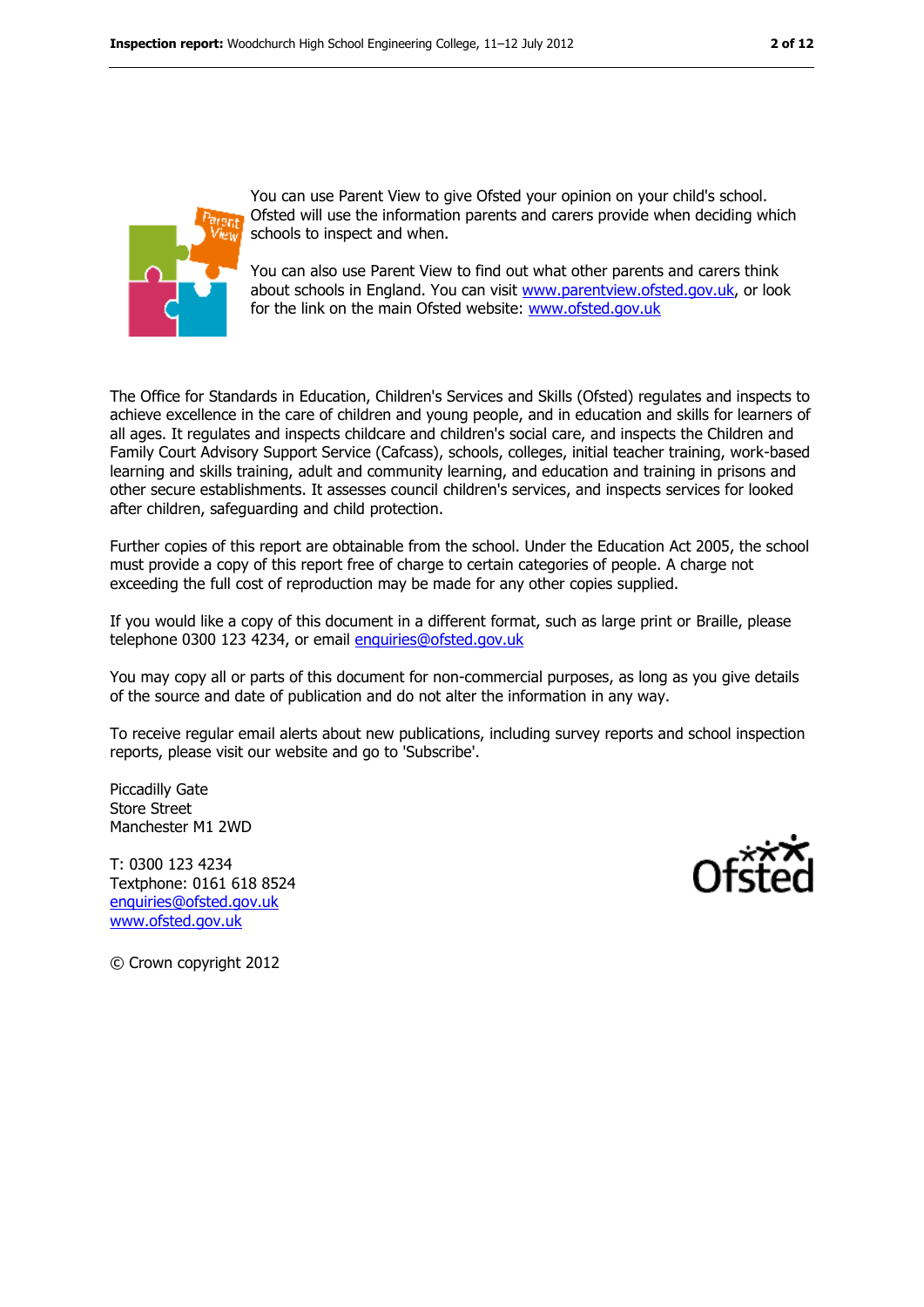## **Introduction**

Inspection team

- Sue Harrison Nell Banfield
- Her Majesty's Inspector Additional Inspector Anne Thomas **Additional Inspector** David Woodhouse **Additional Inspector** Catherine Laing **Additional Inspector**

This inspection was carried out with two days' notice. Inspectors observed 42 lessons delivered by the same number of teachers. They scrutinised students' books and looked at school documentation that included self-evaluation and development plans, and data on the attainment and progress of the current cohort of students. Inspectors held meetings with groups of staff, students and governors and analysed 335 questionnaires completed by parents and carers, as well as those completed by staff and students.

## **Information about the school**

This larger than average secondary school enrols about 5% more boys than girls. Around 97% of its students are White British in origin. The proportion of students known to be eligible for free schools meals is double the national average. The proportion of students supported by school action plus or with a statement of special educational needs is also well above average. The school houses a designated unit for students with autistic spectrum disorders and special provision is also made for students with medical and physical impairment. The school has gained many awards, including the Wirral Inclusion Award and the North West Special Educational Needs Award. In January 2010, Woodchurch High became a Trust School. The partners who form the Board of Trustees are The Church of England, Liverpool Hope University and a private company that supports the school's engineering specialism. The school meets the government's current floor standards, which set the minimum expectations for students' attainment and progress. The school is consistently over-subscribed.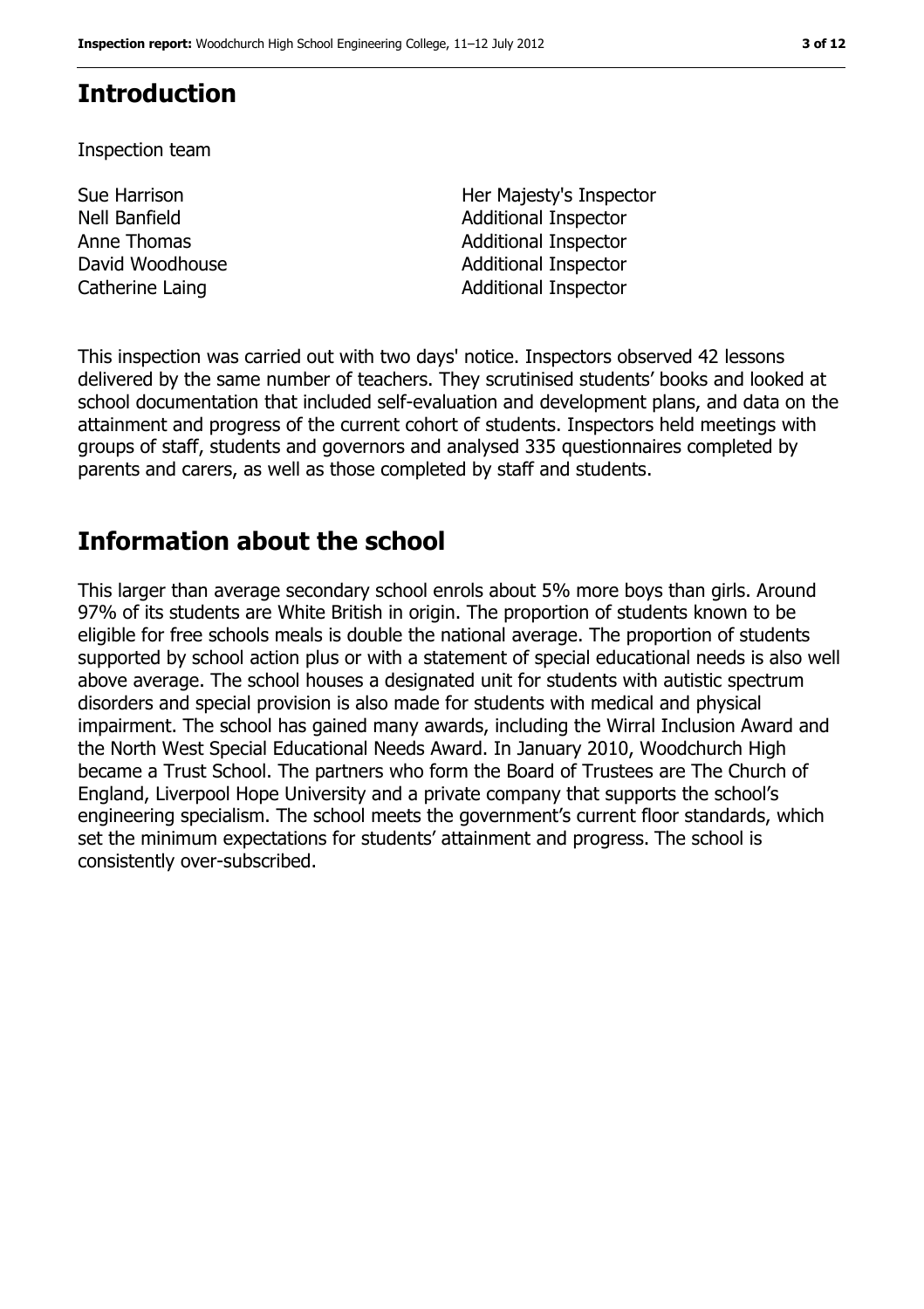**Inspection grades: 1 is outstanding, 2 is good, 3 is satisfactory and 4 is inadequate** Please turn to the glossary for a description of the grades and inspection terms

## **Inspection judgements**

| <b>Overall Effectiveness</b> |  |
|------------------------------|--|
|------------------------------|--|

| <b>Achievement of pupils</b>          |  |
|---------------------------------------|--|
| <b>Quality of teaching</b>            |  |
| <b>Behaviour and safety of pupils</b> |  |
| <b>Leadership and management</b>      |  |

## **Key Findings**

- Woodchurch is a good school. It is not outstanding as it is not vet successful in ensuring that all students meet their full potential in all subjects. It provides well for students with a wide range of needs and generally ensures they achieve well. It is characterised by an inclusive and caring ethos. An increased emphasis on raising aspirations and standards is beginning to have a very positive impact on achievement.
- In most years students make good progress. The Year 11 cohort that left in 2011 did not achieve as well as expected. However, swift action to identify the reasons for this and take appropriate action has led to significant improvement in the current year. Inspectors found standards of work and the progress being made by students to be good.
- A high proportion of lessons are good or better. Most teachers plan well for the different needs of students in their groups. The school places a high emphasis on developing literacy skills and this is well evidenced in many lessons. Teachers are also skilful at using topics to help students develop their social, moral, spiritual and cultural awareness. A minority of lessons fail to engage the students as well, and their progress is more limited.
- The school provides a safe, calm and purposeful environment. The majority of students enjoy school and attend well. Students are generally polite, well behaved and show good attitudes to learning.
- The school is well led. The headteacher sets high standards for staff and students and performance management is strong. The priority placed on improving teaching is proving effective. Tracking systems to monitor students' progress against their targets have improved significantly this year, although it is too early to judge their full impact. The curriculum is very well matched to the range of students' needs.
- The school engages well with parents, carers and the local community and, of the parents and carers who responded to the Ofsted survey, 96% would recommend the school to others.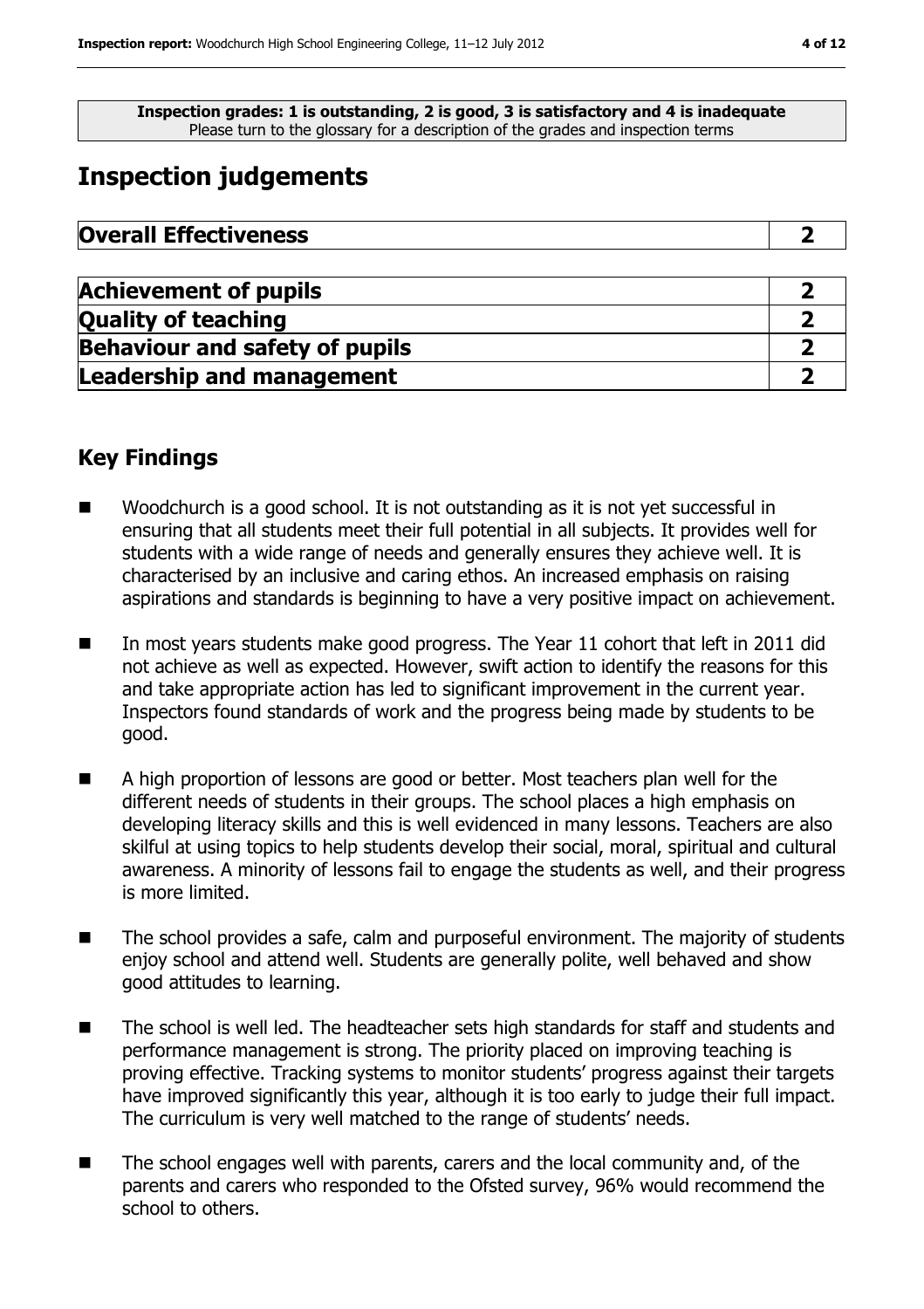#### **What does the school need to do to improve further?**

- Improve teaching further so that all is good or better by:
	- continuing to share the good practice that exists
	- ensuring that students are effectively involved in the learning in all lessons
	- ensuring all teachers make frequent checks on the extent to which students understand their learning.
- Monitor carefully the effectiveness of improvements in target-setting and progresstracking systems this year, and use this to encourage even higher aspirations so that students achieve their full potential in all subjects.

## **Main Report**

#### **Achievement of pupils**

Inspectors agree with parents and carers that students generally achieve well at the school. Students show a positive attitude to learning. They gain a wide range of skills that prepares them well for when they leave school. In science, and a range of other subjects, they demonstrate good investigation and problem-solving skills. For example, in a technology lesson focussing on design and manufacturing, students were able to modify their ideas after their initial trial in order to improve the product. Students work well together in teams, sharing ideas and helping each other. They willingly take on roles of responsibility and show mature judgement in choosing learning mentors with the skills to guide others when working in groups. Students' literacy skills are well developed across the curriculum as well as in English lessons. In a religious studies lesson, students were able to use listening and speaking skills well in a discussion on charities and then employed persuasive language effectively in their written work when designing posters.

Students show a good standard of work in practical sessions. They gain useful work-related skills, particularly in the vocational curriculum. A land-based course is very successful at developing a whole range of skills. Students acquire animal care knowledge and also develop responsibility for ensuring the welfare of the animals. The course is used well to promote understanding of moral and welfare issues and is just one example of the successful promotion of students' social, moral, cultural and spiritual awareness across the school. Students on the land-based courses have won prizes at the Cheshire Show and one progressed to the Young Shepherd National Final.

Students generally enter the school with below average attainment on entry and make good progress against their starting points. Levels of attainment for Year 11 dipped in 2011 but there is strong evidence in the current year that this has been reversed. They achieved well in a number of subjects, including science and humanities, but did not do as well as expected in English and mathematics. The school has carried out a thorough analysis of the reasons for this and put effective actions in place. In particular, progress tracking was not sufficiently effective and this led to inaccurate targeting of interventions aimed at preventing underachievement. In the current year, target-setting and monitoring of students' progress is more rigorous. School data shows a significant improvement in projected outcomes for the current Year 11. This is informed by results from early entry to examinations in the core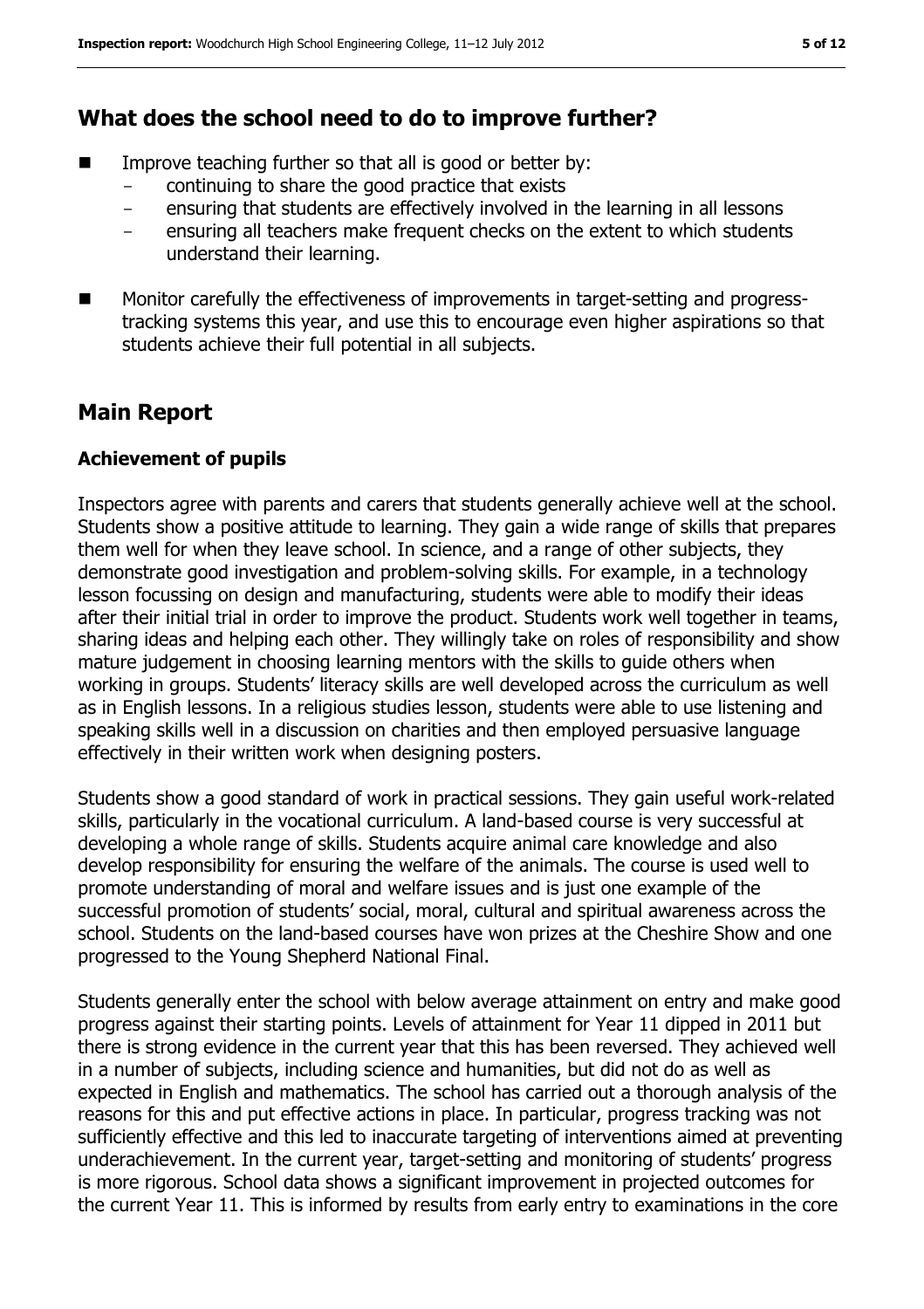subjects. Inspectors' observations of lessons and scrutiny of books showed standards of work and progress to be good across a wide range of subjects, including in English and mathematics.

There are no significant gaps between the achievement of boys and girls. The school is working hard to increase the achievement level of students known to be eligible for free school meals. In 2011 they made satisfactory progress overall, and there is evidence to show further improvement in the current year. Disabled students and those with special educational needs achieve well at the school as a result of a curriculum tailored to their needs, generally effective use of additional support and modifications to learning resources in lessons.

#### **Quality of teaching**

Parents, carers and students are positive about the quality of teaching and inspectors found a high proportion of teaching to be good or better. Most teachers have an excellent rapport with their students and are enthusiastic in delivering their subject specialisms. Teachers use their detailed knowledge of the students in their classes to plan learning activities that motivate and help students to understand the work. They provide a range of learning resources for students who are working at different levels. For example, in a history class on the use of source materials, students were given the choice of tackling the subsequent written task using a sheet with minimal guidance or one with more prompts to help them structure their essay. The use of varied resources to meet different needs ensures that students with disabilities and special educational needs are able to participate well in lessons, aided by generally effective support from teaching assistants where appropriate. In some cases, they work in discrete groups with work targeted to their specific needs rather than in mainstream classes.

Students are encouraged to think for themselves and develop confidence as independent learners. Teachers are skilful at the use of techniques to encourage this. Question and answer is used effectively in many lessons to help students extend their thinking and develop reasons for their answers. Inspectors saw several examples of students assessing their own work and that of their peers, and students explained how this helps them to know how well they are doing and what they could do to improve further. Books are generally marked regularly and give clear guidance to students.

The school's emphasis on developing literacy skills is effective. Teachers focus on key words for their subjects and ensure students have regular opportunities to develop their reading skills. Teachers are skilful at using the curriculum to develop students' social, moral, spiritual and cultural awareness. In one example observed, Year 8 students were engrossed in a discussion about basic human rights linked to the work they were doing on the holocaust. In an English lesson where students were studying '*Of Mice and Men'* they were able to use the text to explore concepts of discrimination relating to disability and racism.

In the small number of less effective classes, lessons are heavily teacher-led and do not provide sufficient challenge for students. There is insufficient planning to meet the needs of different students in the group and not enough checking of their understanding.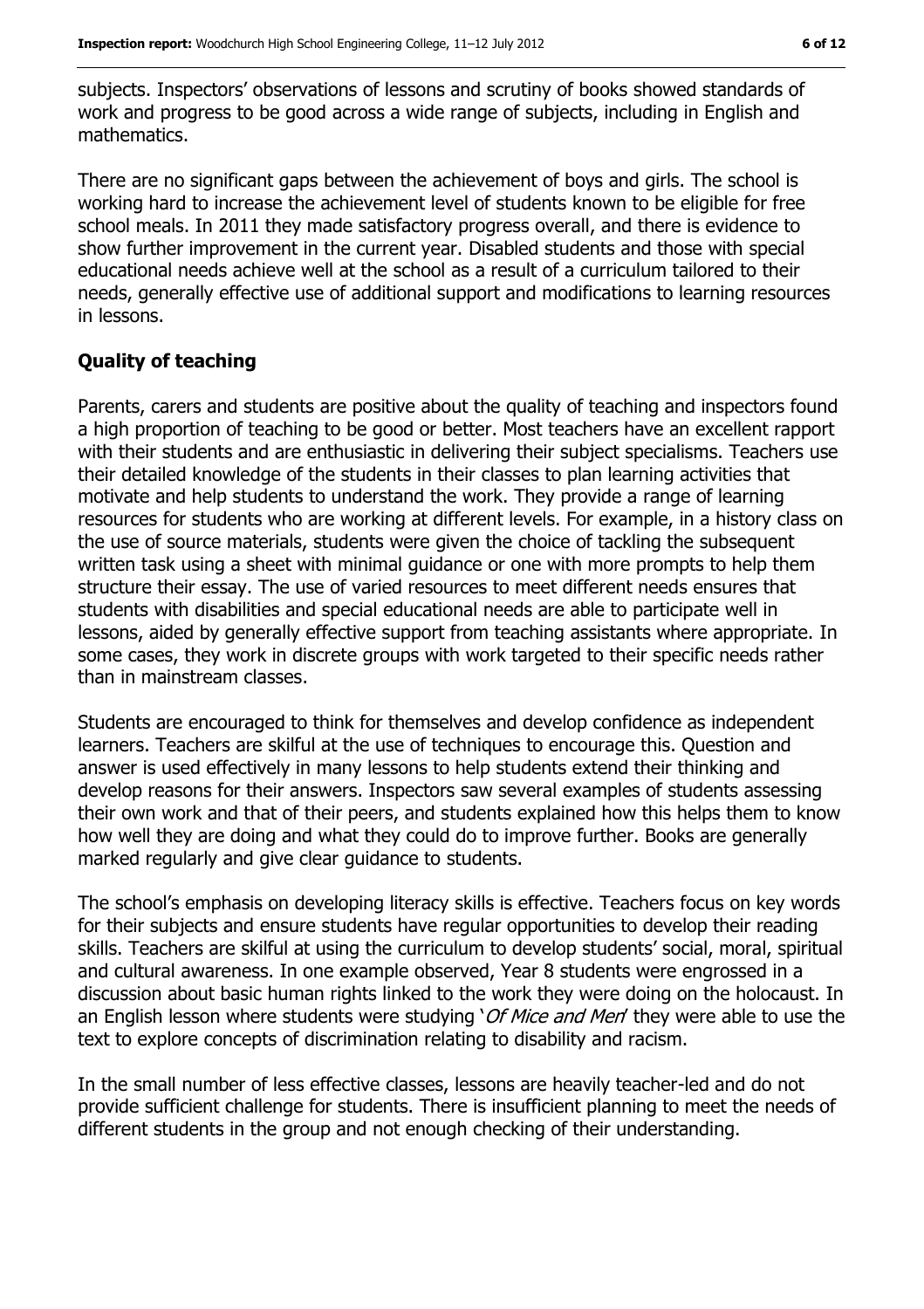#### **Behaviour and safety of pupils**

The school provides a calm, orderly and safe environment for learning. The overwhelming majority of students are very well behaved in lessons and around the school. Parents, carers and students are positive about behaviour, although they cite examples of misbehaviour in a small number of lessons. The school sets high expectations in relation to behaviour, students are very clear about the rules and the school is swift to impose sanctions where appropriate. This has contributed to a higher than average rate of fixed-term exclusions, but figures for the current year show a reduction as the school introduces alternative arrangements, including extra work in the evening rather than exclusion. School data also shows that the proportion of exclusions decreases as students move up the year groups. The school enrols a higher than average number of students with identified behavioural needs and is generally successful at enabling these students to develop coping strategies. Students enjoy coming to school and most of them attend well. The school is working hard to reduce the above average number of persistent absentees. Punctuality to lessons is very good.

The school promotes a good understanding amongst students of what constitutes bullying and harassment and appropriate measures are in place to deal with incidents. A very small number of parents, carers and students who responded to the Ofsted survey are not fully satisfied with the school's response. Students understand clearly how to assess situations for any potential risk and benefit from interesting role-play sessions delivered by the police on the nature of bullying and the forms it can take, including racist, homophobic and gender based bullying.

#### **Leadership and management**

The headteacher has a relentless focus on improving achievement for all students and sets high standards. In recognition of the need to update teaching and learning techniques, a successful professional development programme is in place. The quality of teaching is monitored regularly and the school has a very clear understanding of what constitutes an effective lesson. As a result of rigorous self-assessment and performance management that is linked well to training, the proportion of teaching that is good or better has increased significantly. The majority of staff support the higher expectations and are keen to implement improvements.

The governing body provides a good level of challenge and support for the school. Members ensure a clear strategy is in place for the governing body's future development and monitor well its performance against targets. They also ensure that arrangements for students' safeguarding meet regulatory requirements. Swift action by the school following last year's lower examination outcomes resulted in immediate and effective action to redress the situation.

The capacity of leadership across the school is improving. Staff who have been appointed to new leadership roles in the core subjects are supported well by the headteacher. They have introduced effective strategies to address issues. The school has a good capacity to make further improvements.

The curriculum is very well matched to the needs of students. At Key Stage 3 they benefit from an emphasis on developing study skills, and they enjoy the integrated humanities projects that help to ensure a smooth transition from primary school. In Year 9, students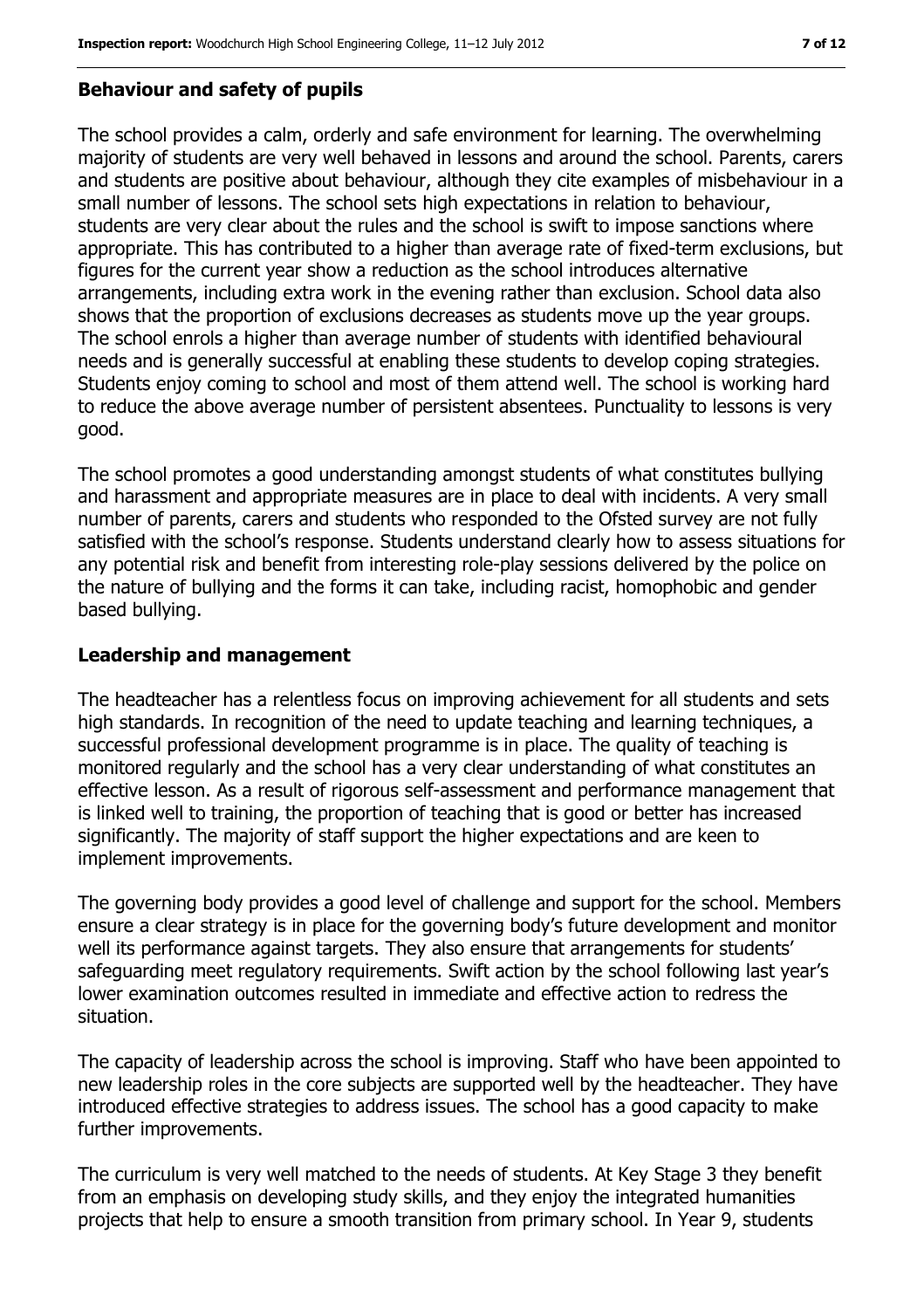are now able to start Key Stage 4 work, where appropriate. They receive good guidance on the wide range of options open to them. The curriculum is enhanced by very effective partnerships with primary schools and post-16 providers. A high proportion of students continue in education or training after leaving school. Enrichment opportunities are extensive and well attended. Curriculum planning for moral, social, spiritual and cultural education is impressive, with detailed schemes of work for each year group and effective use of local, national and international links.

Equality of opportunity is well promoted. For example, the high proportion of students with disabilities and special educational needs are well integrated into the school. Students show respect for each other and those from different cultures.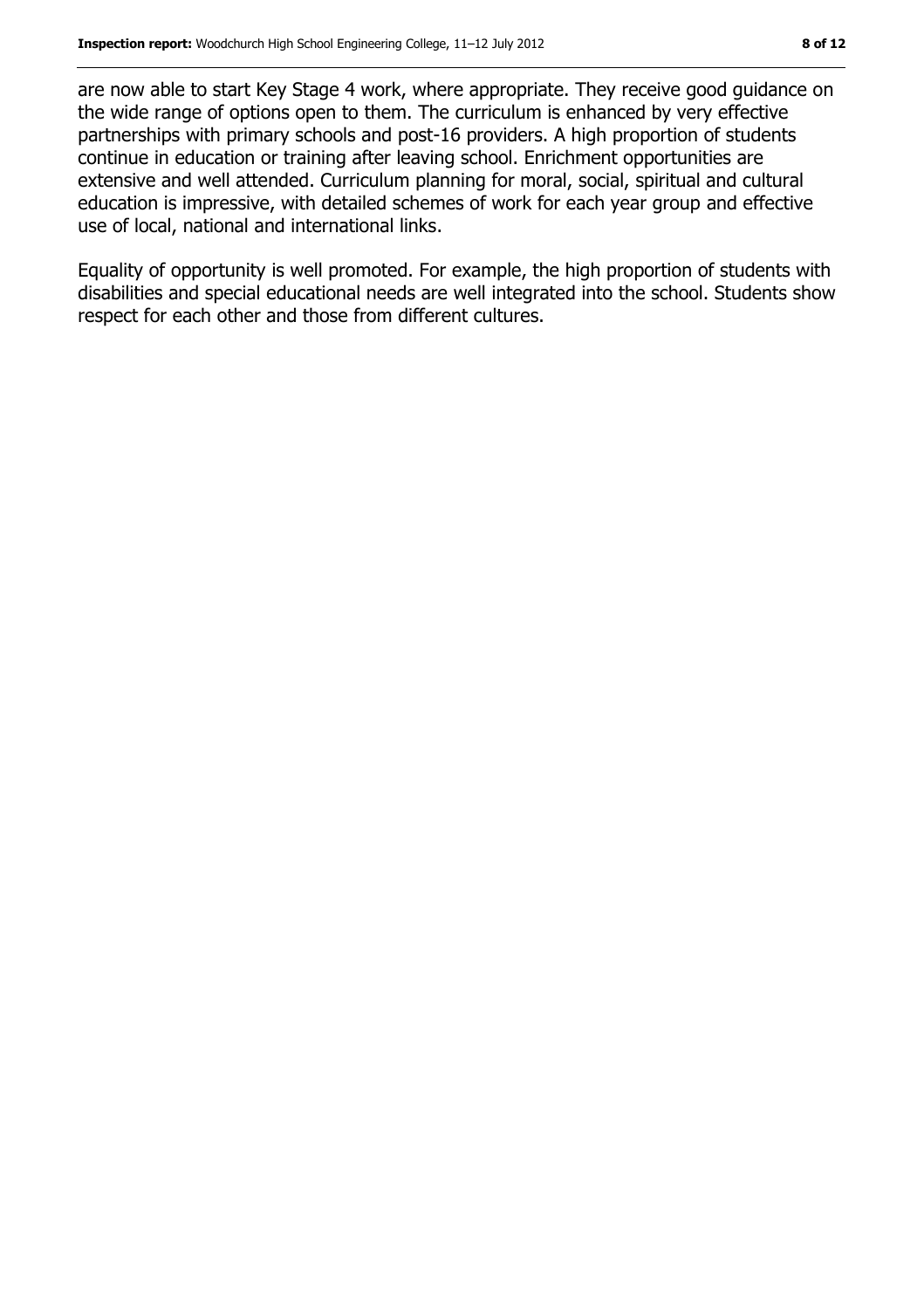# **Glossary**

## **What inspection judgements mean**

| Grade   | <b>Judgement</b> | <b>Description</b>                                                                                                                                                                                                            |
|---------|------------------|-------------------------------------------------------------------------------------------------------------------------------------------------------------------------------------------------------------------------------|
| Grade 1 | Outstanding      | These features are highly effective. An outstanding school<br>provides exceptionally well for all its pupils' needs.                                                                                                          |
| Grade 2 | Good             | These are very positive features of a school. A school that is<br>good is serving its pupils well.                                                                                                                            |
| Grade 3 | Satisfactory     | These features are of reasonable quality. A satisfactory school<br>is providing adequately for its pupils.                                                                                                                    |
| Grade 4 | Inadequate       | These features are not of an acceptable standard. An<br>inadequate school needs to make significant improvement in<br>order to meet the needs of its pupils. Ofsted inspectors will<br>make further visits until it improves. |

#### **Overall effectiveness of schools**

| Overall effectiveness judgement (percentage of schools) |                    |      |                     |                   |
|---------------------------------------------------------|--------------------|------|---------------------|-------------------|
| <b>Type of school</b>                                   | <b>Outstanding</b> | Good | <b>Satisfactory</b> | <b>Inadequate</b> |
| Nursery schools                                         | 54                 | 42   |                     |                   |
| Primary schools                                         | 14                 | 49   | 32                  |                   |
| Secondary schools                                       | 20                 | 39   | 34                  |                   |
| Special schools                                         | 33                 | 45   |                     |                   |
| Pupil referral units                                    |                    | 55   | 28                  |                   |
| All schools                                             | 16                 |      |                     |                   |

New school inspection arrangements have been introduced from 1 January 2012. This means that inspectors make judgements that were not made previously.

The data in the table above are for the period 1 September to 31 December 2011 and represent judgements that were made under the school inspection arrangements that were introduced on 1 September 2009. These data are consistent with the latest published official statistics about maintained school inspection outcomes (see [www.ofsted.gov.uk\)](../../../../../sharrison1/AppData/sharrison1/AppData/Local/Microsoft/Windows/Temporary%20Internet%20Files/Content.IE5/03WRQI06/www.ofsted.gov.uk).

The sample of schools inspected during 2010/11 was not representative of all schools nationally, as weaker schools are inspected more frequently than good or outstanding schools.

Primary schools include primary academy converters. Secondary schools include secondary academy converters, sponsor-led academies and city technology colleges. Special schools include special academy converters and non-maintained special schools.

Percentages are rounded and do not always add exactly to 100.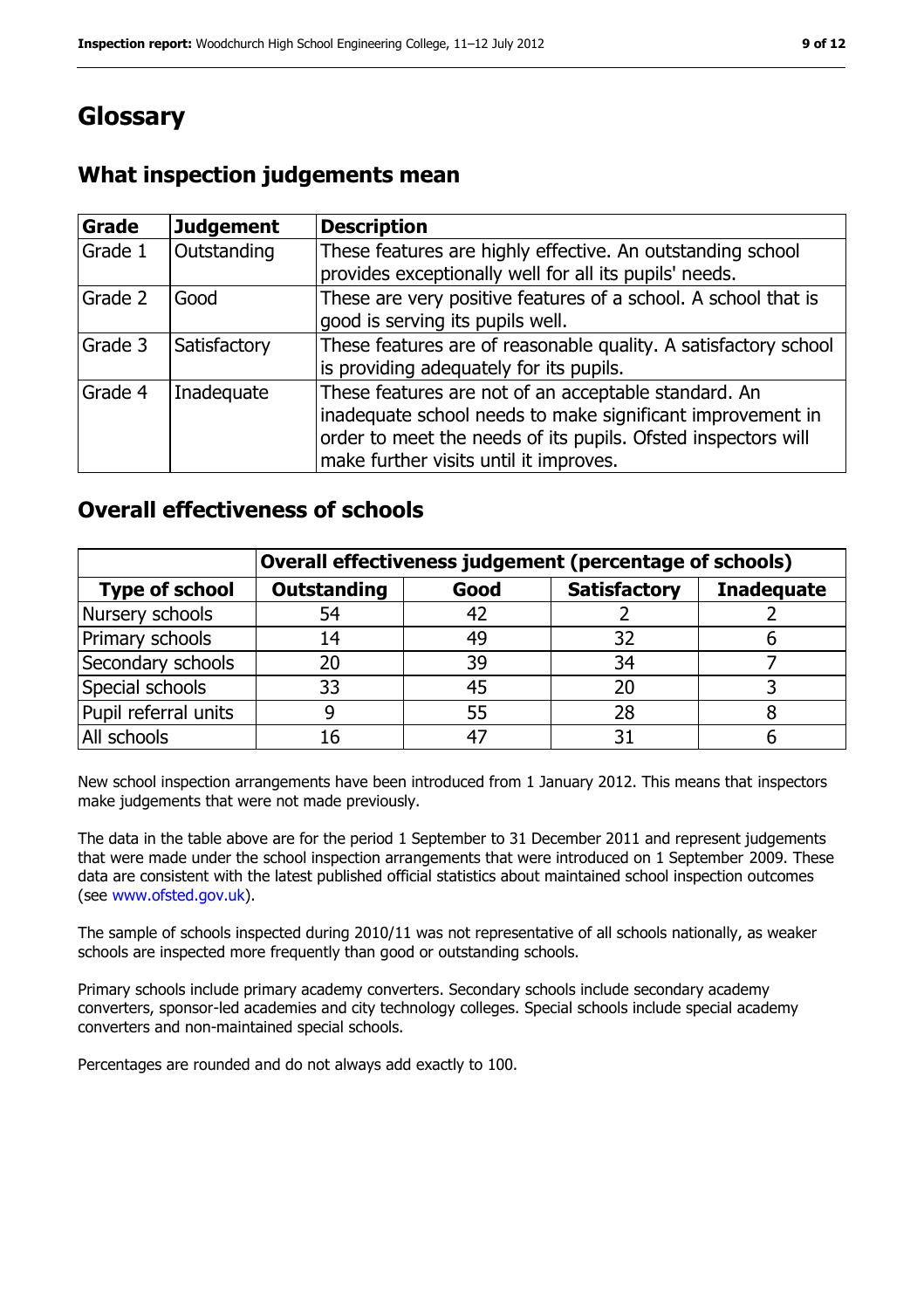# **Common terminology used by inspectors**

| Achievement:                  | the progress and success of a pupil in their learning and<br>development taking account of their attainment.                                                                                                           |
|-------------------------------|------------------------------------------------------------------------------------------------------------------------------------------------------------------------------------------------------------------------|
| Attainment:                   | the standard of the pupils' work shown by test and<br>examination results and in lessons.                                                                                                                              |
| Attendance:                   | the regular attendance of pupils at school and in lessons,<br>taking into account the school's efforts to encourage good<br>attendance.                                                                                |
| Behaviour:                    | how well pupils behave in lessons, with emphasis on their<br>attitude to learning. Pupils' punctuality to lessons and their<br>conduct around the school.                                                              |
| Capacity to improve:          | the proven ability of the school to continue improving based<br>on its self-evaluation and what the school has accomplished<br>so far and on the quality of its systems to maintain<br>improvement.                    |
| Floor standards               | the national minimum expectation of attainment and<br>progression measures                                                                                                                                             |
| Leadership and<br>management: | the contribution of all the staff with responsibilities, not just<br>the governors and headteacher, to identifying priorities,<br>directing and motivating staff and running the school.                               |
| Learning:                     | how well pupils acquire knowledge, develop their<br>understanding, learn and practise skills and are developing<br>their competence as learners.                                                                       |
| Overall effectiveness:        | inspectors form a judgement on a school's overall<br>effectiveness based on the findings from their inspection of<br>the school.                                                                                       |
| Progress:                     | the rate at which pupils are learning in lessons and over<br>longer periods of time. It is often measured by comparing<br>the pupils' attainment at the end of a key stage with their<br>attainment when they started. |
| Safety:                       | how safe pupils are in school, including in lessons; and their<br>understanding of risks. Pupils' freedom from bullying and<br>harassment. How well the school promotes safety, for<br>example e-learning.             |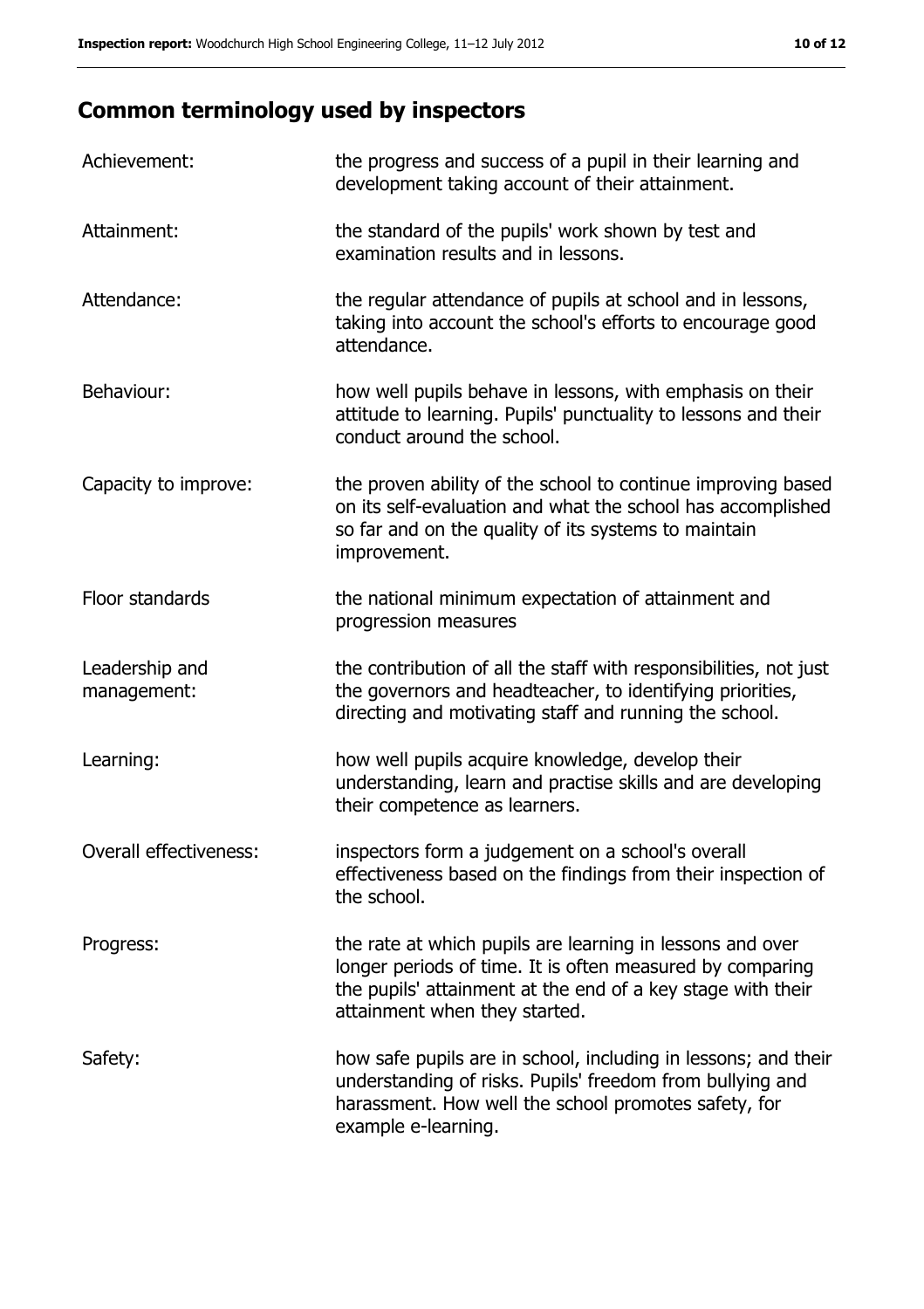#### **This letter is provided for the school, parents and carers to share with their children. It describes Ofsted's main findings from the inspection of their school.**



13 July 2012

Dear Students

#### **Inspection of Woodchurch High School Engineering College, Wirral CH49 7NG**

I am writing to tell you about the findings of the recent inspection of your school. Thank you for helping us to find our way around and for giving us your views.

We agree with what many of you told us, that this is a good school. You enjoy most of your lessons and work hard. As a result the standard of your work and the progress you make are generally good. Examination results dipped slightly in English and mathematics in 2011 but are projected to be much better for the current Year 11. We were impressed by how well you know your targets and levels of progress and how teachers guide you on how to improve further. The vast majority of you behave very well and are a credit to yourselves and the school. You enjoy the wide range of subjects you can take, especially at Key Stage 4, and all the extra activities you can take part in. It was good to see how many of you gain prizes and awards for your efforts and achievements. We think the school is very well led. In order to improve it even further, we have asked the headteacher to ensure that:

- you are well involved in your learning in all lessons and that there are frequent checks on the amount of learning taking place
- target-setting and progress monitoring are used effectively to ensure you and your teachers strive for you to reach your full potential in all subjects.

You can help by trying your best at all times and telling staff when you need more help.

Yours sincerely

Sue Harrison Her Majesty's Inspector